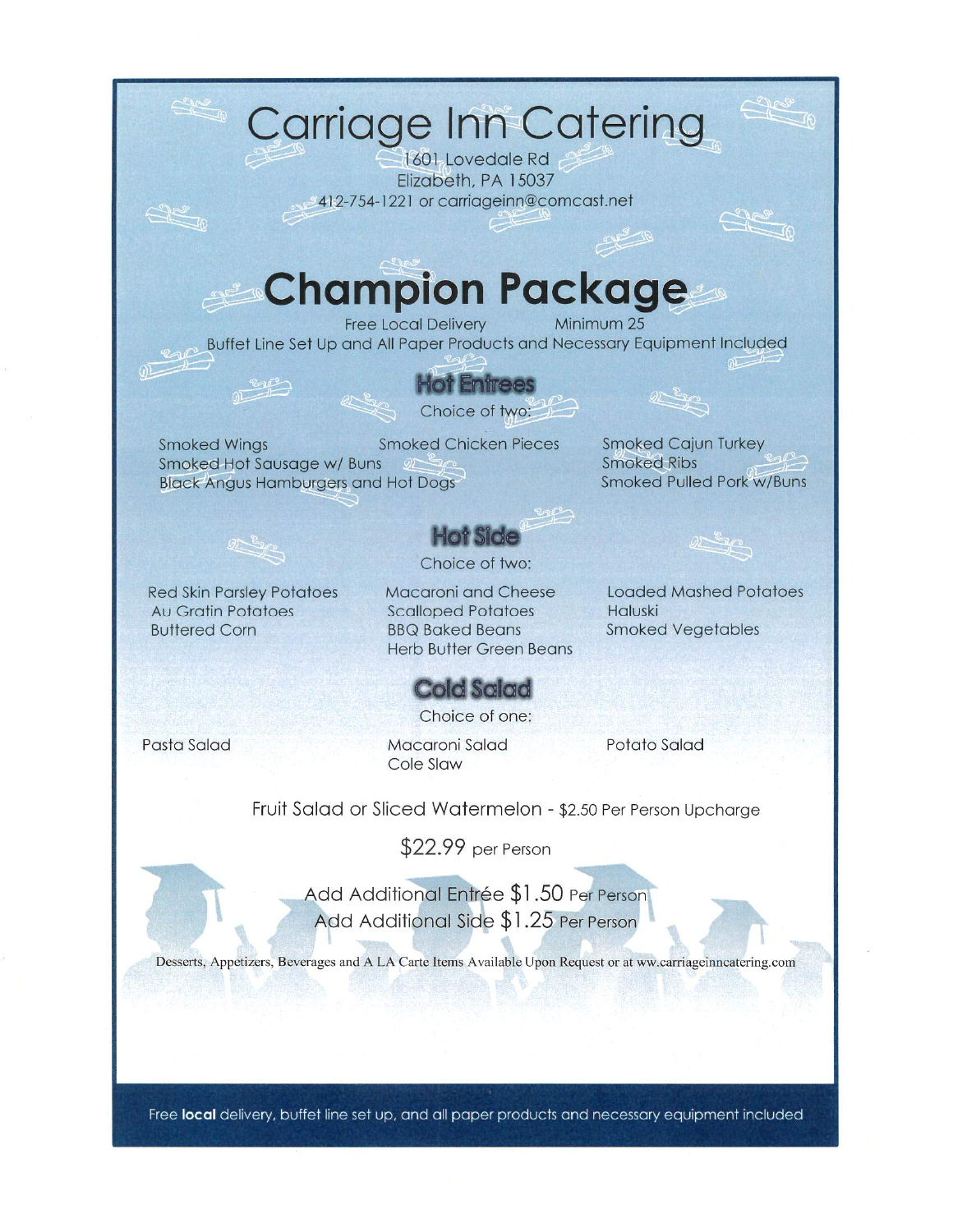### *Carriage Inn Catering*

412-754-1221 or [carriageinn@comcast.net](mailto:carriageinn@comcast.net)



 Free Local Delivery Paper Products and Equipment Not Included Add Paper Products - \$1.50 Per Person Add Equipment and Sternos - \$5.00 Per Sternos Assorted Meat & Cheese Tray (serves up to 50 people) - \$130.00  $^{\circ\prime\prime}$  Vegetable & Dip Tray (serves up to 50 people) - \$100.00 Smoked Ribs (2 bone sections – 25 pieces) - \$95.00 Fruit Tree with Homemade Dip - \$275.00

A La Carte Selections

 Free Local Delivery Paper Products and Equipment Not Included Add Paper Products - \$2.00 Per Person Add Equipment and Sternos - \$6.00 Per Sterno Breaded Chicken (mixed pieces, bone-in) - \$2.99 ea. Stuffed Cabbage - \$2.75 ea. Hot or Sweet Sausage w/ Buns - \$4.99 ea. Hand Breaded Chicken Tenders w/ Honey Mustard \$2.25 ea. Pierogis w/ Butter and Onions - \$1.99 ea. Swedish Meatballs w/ Egg Noodles – half pan \$59.00/ full pan \$110.00 Penne w/ Marinara – half pan \$39.00/ full pan \$70.00 Tossed Salad w/ Ranch and Italian – half pan \$37.50 / full pan \$75.00 Potato, Macaroni, or Pasta Salad (min. 5 lbs.) \$5.50 lb. Coleslaw (min. 5 lbs.) \$5.50 lb. Lunch Meat Tray (48-hour notice) \$6.99 per person Sandwich Ring (24-hour notice) \$65.00 Buffalo Chicken or Spinach Artichoke Dip w/ Homemade Pita Chips

Desserts, Appetizers, Beverages and A LA Carte Items Available Upon Request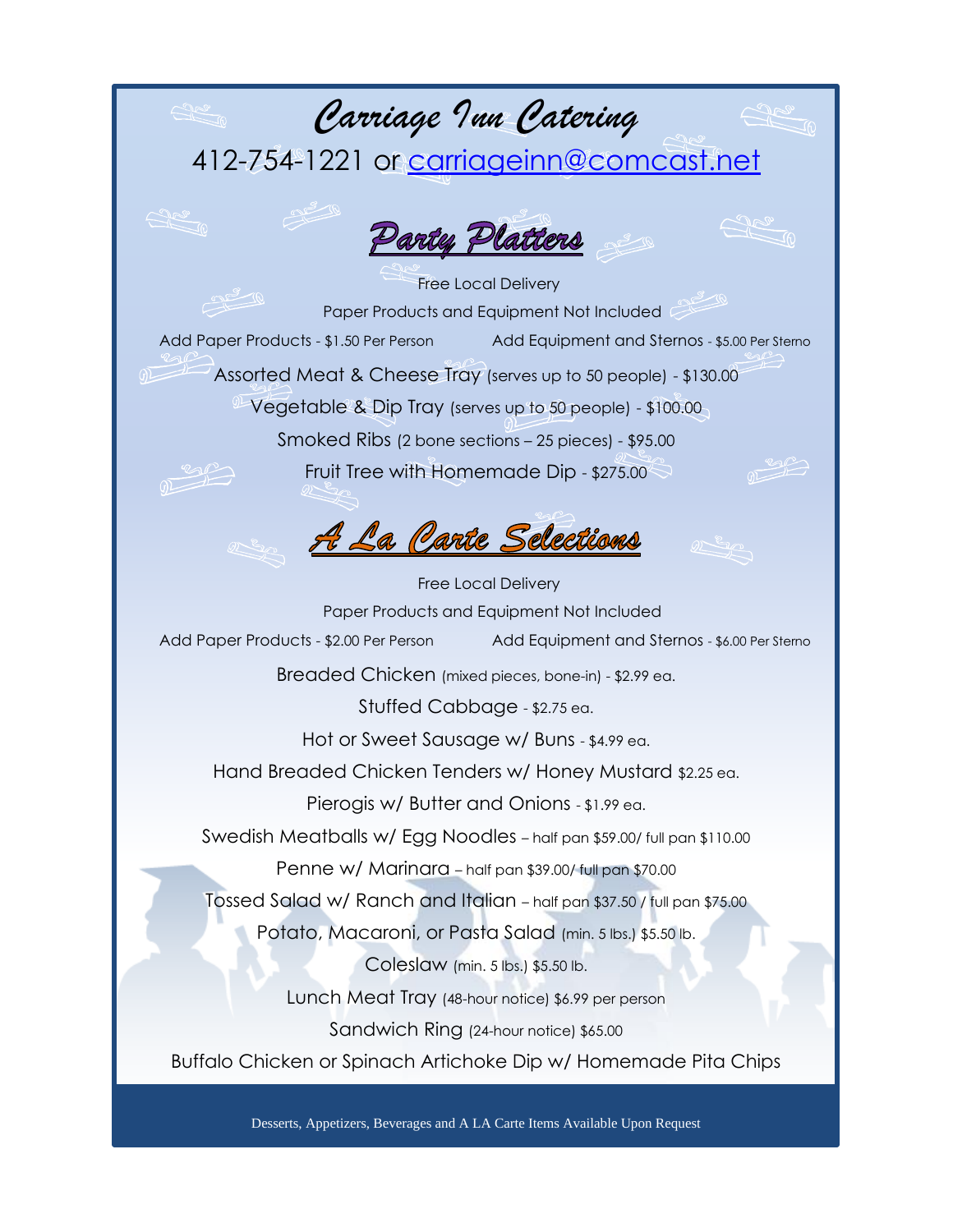# **CARRIAGE INN CATERING GRADUATION 2022**

## **SCHOLAR PACKAGE**

**\$17.00 per Person \$16.50 per Person** Up to 50 Peoples 50 People or More

 Add Additional Entrée **\$1.50 Per Person** Add Additional Side **\$1.25 Per Person**

### **HOT ENTREES Choice of Two**

Breaded Chicken **Penne Alfredo** Lemon Parmesan Chicken Pierogis w/ Butter and Onions Breaded Boneless Chicken Stuffed Cabbage Swedish Meatballs w/ Egg Noodles Penne with Marinara Pulled Pork w/Buns Cheese Stuffed Shells Hot Sausage with Buns Sweet Sausage with Buns

Hand Breaded Chicken Tenders w/Honey Mustard

### **Side Dishes**

**Choice of Two**

Scalloped Potatoes Haluski

 Tossed Salad Pasta Salad Macaroni Salad Potato Salad Coleslaw

l

Red Skin Parsley Potatoes Mashed Potatoes & Gravy Au Gratin Potatoes Loaded Mashed Potatoes

Fruit Salad - \$2.50 Per Person Upcharge

Desserts, Appetizers, Beverages, and A La Carte Items Available Upon Request

 412-754-1221 or [carriageinn@comcast.net](mailto:carriageinn@comcast.net) 1601 Lovedale Rd, Elizabeth, PA 15037

FREE LOCAL DELIVERY, BUFFET LINE SET UP, AND ALL PAPER PRODUCTS AND NECESSARY EQUIPMENT INCLUDED